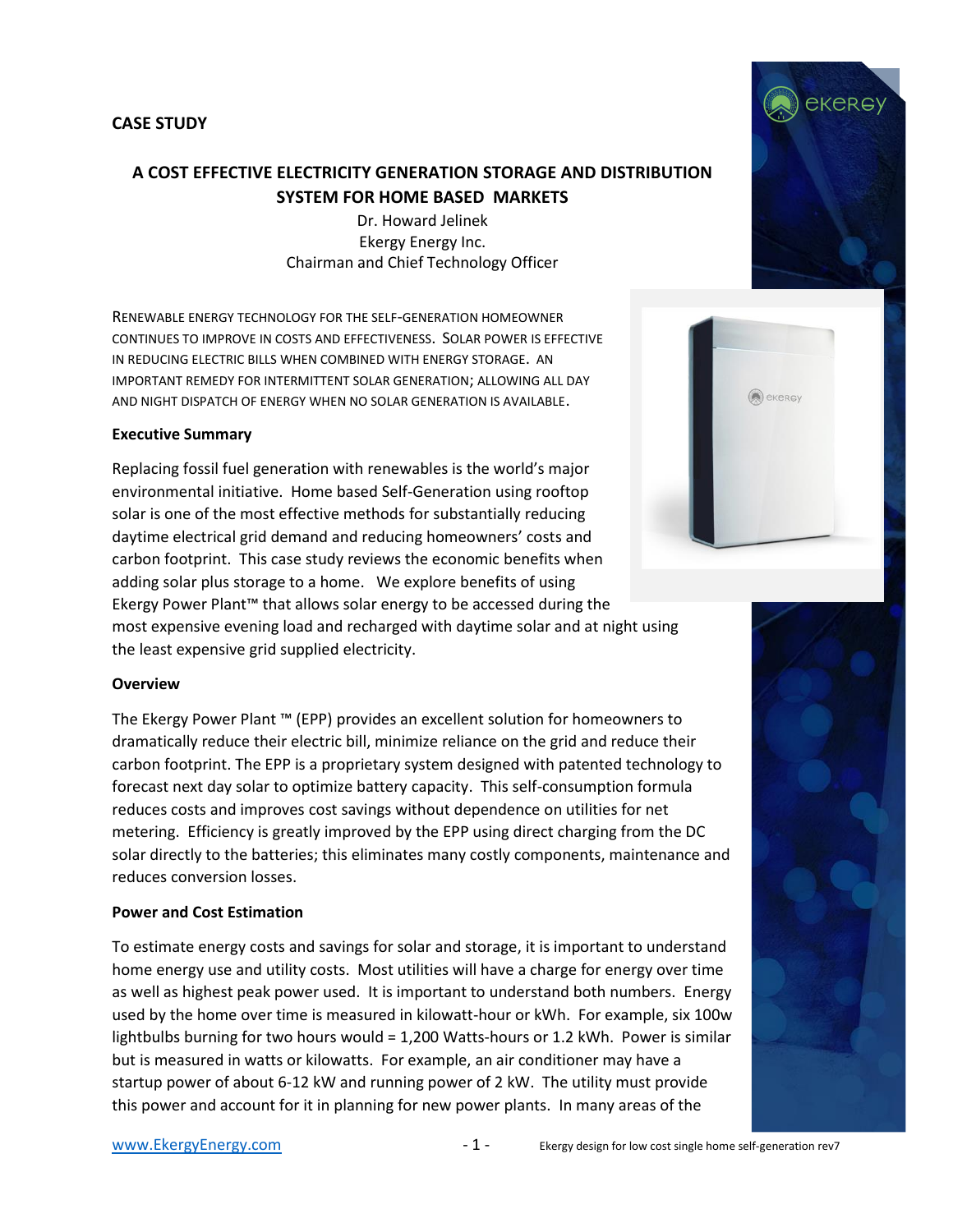country, peak power used is an additional charge by the utility. Therefore, it is important to reduce both

the power and energy used by the home. The table here shows the typical energy usage for a home, according to the data for California by the U.S. Energy Information Administration. A 1,600 sq.ft. home could expect to use 31 kWh of energy throughout the day. This is a key number when determining the size of the battery, or capacity, needed to power the house and for how long.

| kWh/Day Ave for a 1,600sq.ft. home in So. California |      |      |
|------------------------------------------------------|------|------|
|                                                      | kWh  | %    |
| Space Heating                                        | 4.65 | 15%  |
| <b>Water Heater</b>                                  | 4.34 | 14%  |
| A/C                                                  | 5.27 | 17%  |
| Refrigeration                                        | 2.17 | 7%   |
| Lighting                                             | 3.1  | 10%  |
| <b>TV and Electronics</b>                            | 2.17 | 7%   |
| <b>Dryers</b>                                        | 1.55 | 5%   |
| Appliances & Other                                   | 7.75 | 25%  |
| Total                                                | 31   | 1009 |

## **Utility power costs for most homes = \$305/month estimated electric bill**

Residential electricity use is typically low during the night from 10 PM to 7 AM in the morning and high during the period from 7 AM to 10PM. In our 31 kWh 1,600 sq.ft. example, roughly 23 kW is used during the day between 7AM and 10PM. This is also the costliest utility electricity for the home. In the evening, the electrical usage would be only 7 kWh at the lowest utility costs. The utility will generate the total usage for various billing periods and send you a monthly bill. For our example above of a modest house, our total comes to \$305 per month, or \$3,660/year.



## **Solar Generation = \$147/month estimated electric bill**

On sunny days, the measurement of solar irradiance or 'insolation' from a 6 kW solar PV array produces up to 30 kWh. On a low insolation day, the array may produce 12-20 kWh energy.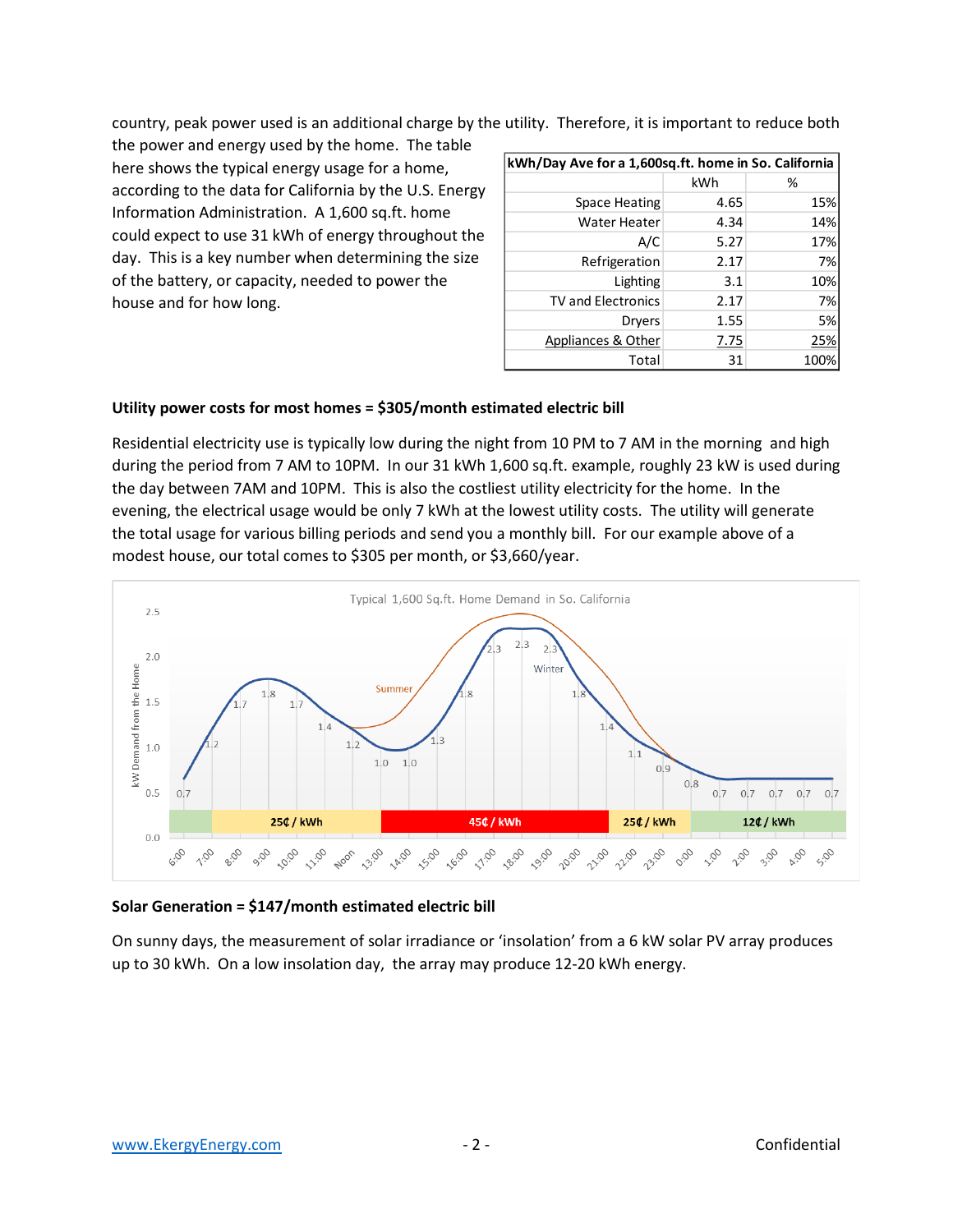

**Energy Storage to capture Solar Generation = \$25/month estimated electric bill**



On typical days, the solar panels will provide extra energy mid-day that can be stored in the battery and then dispatched in the evening when solar power drops. On typical days, this cycle can provide 75% to 100% of the home's energy requirement.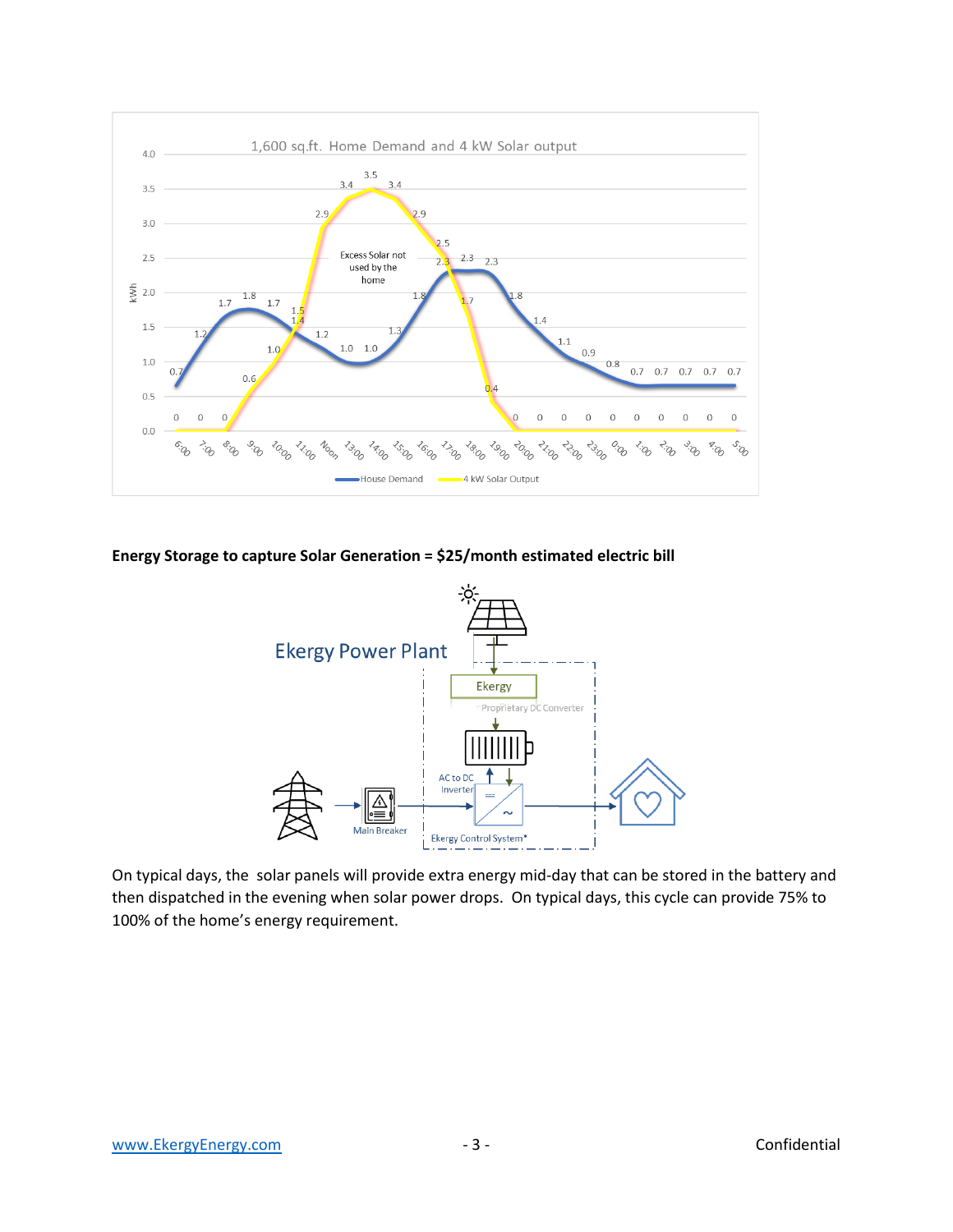

Ekergy models show that a 4 kW solar will provide days of insufficient generation into the evening. The Ekergy Power Plant makes up the deficit by 'topping up' energy in the battery from the utility at the best rates available, typically midnight to 6am. Also, high solar output sunny days bring higher demands from air conditioning. Consequently, there will often be a need to forecast the expected generation and usage and compensate with utility power. The forecasting features of the patented EPP, will allow for charging to be done at the lowest cost nighttime utility rates. The EPP also manages the battery to maintain optimal values of battery state of charge (SOC). This assures the battery has enough overhead to capture excess solar energy as well as enough power to dispatch during the high cost day and evening cycle. When provided with properly scaled solar and storage, a home that typically runs a \$305/month energy bill could see a \$25/month rate by utilizing solar + storage.

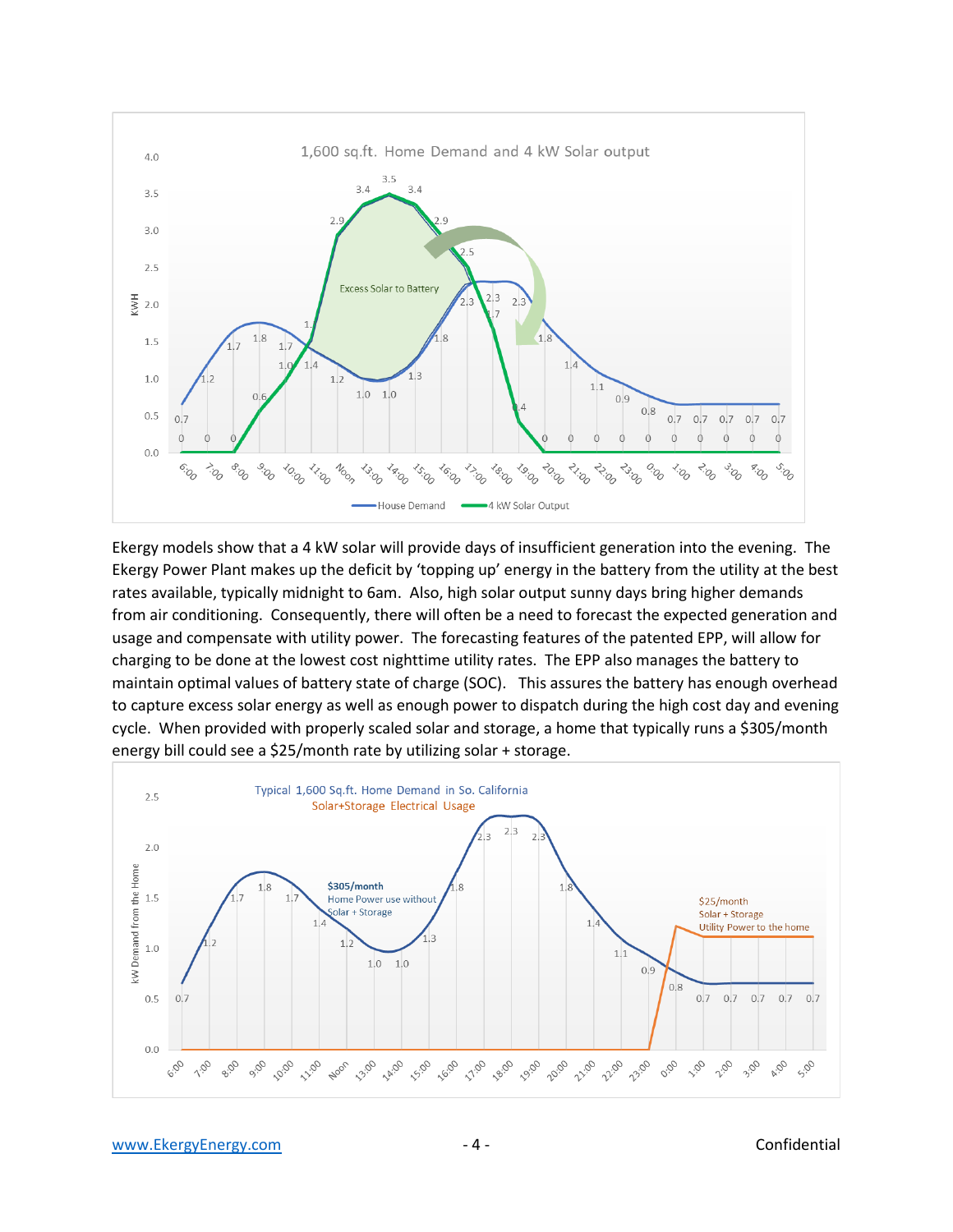#### **Forecasting next day solar and adjusting battery with low-cost night power**

An important aspect of solar-plus-storage is the ability to look ahead and calculate the daily demand. The goal is to eliminate the use of high-cost daytime electricity and utilize as much solar energy as possible. The Ekergy system includes a proprietary software that projects the next day solar and adjusts the battery state of charge (SOC) by providing needed energy from the grid that is forecasted for the next day. Charging is done at times when energy cost is at the lowest cost nighttime utility power. This is the essence of self-generation: it allows the homeowner the liberty to eliminate the complexity of net metering while still using the grid electrical to ensure maximum resiliency. For the electrical bill, the Ekergy design maximizes the generation for the expensive day and evening demand, while using inexpensive nighttime power to increase the SOC to the appropriate level as a buffer for tomorrow's solar conditions.



## **Engineered Simple**

The Ekergy Power Plant™ utilizes proprietary systems noted previously to greatly reduce the use of utility power. This system does not require net metering to provide savings.

Ekergy has engineered a robust direct DC charging system that uses solar energy directly without conversion losses from solar DC to AC and back to DC for battery storage. This design eliminates may costly components found in competitive systems and reduces the failure issues and maintenance typically found in AC coupled storage systems.